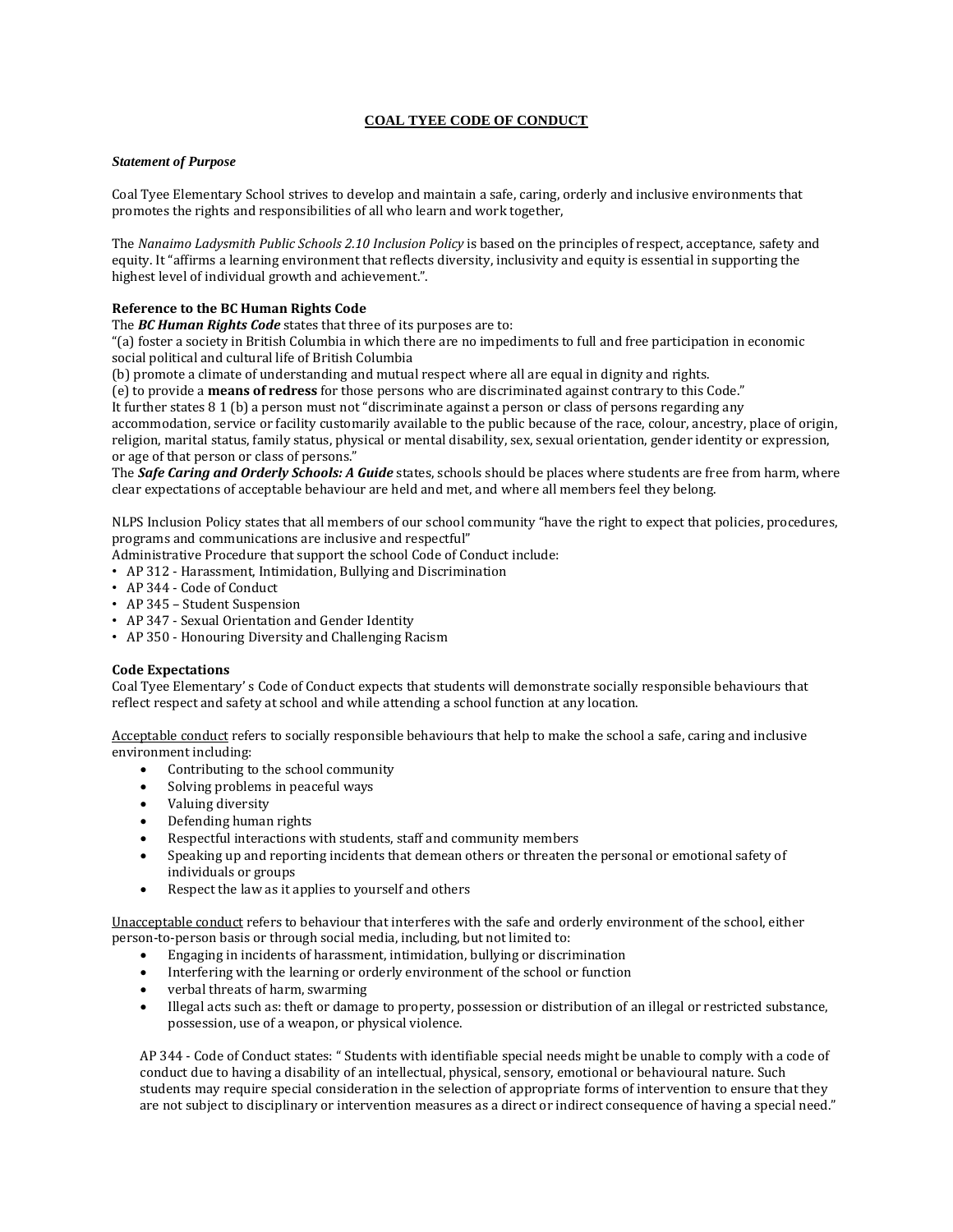### **Rising Expectations (eg)**

Coal Tyee Elementary School staff use the *BC Performance Standards for Social Responsibility* to teach students in appropriate social behaviour. There is an outline of progression of expectations held for students as they become older, more mature and move through successive grades. The expectations are educative, preventative and allow for many opportunities to teach the same social skill in a variety of ways.

Examples: BC Performance Standards for Social Responsibility, Core Competencies, Steps to Respect, Making Space, other?

#### **Consequences**

NLPS Inclusion Policy states:

"The Board expects that all students, staff, and members of our school communities will adhere to a code of conduct that is educative, preventative and restorative in practice and response"

The Coal Tyee community works with students to help them with learning responsible choices, acceptable conduct and safe behavior and restorative responses. Students, as often as possible will be encouraged to participate in the development of meaningful practices, responses and interventions through discussion and/or mediation.

#### 1. Restorative Practices

- focus on creating conditions for students to learn self-discipline, fix mistakes and return to the group/class/school strengthened.
- address the needs of those who have been harmed
- encourage the students, as often as possible, to participate in the development of meaningful, interventions through discussion or mediation to replace, repair or make "good" what has been taken, damaged, destroyed and/or defaced.
- respond to the harm are meaningful in addressing the needs of all involved
- help students reclaim their self-esteem through self-evaluation, personal effort and restitution
- provide opportunities to model leadership
- emphasize the importance of positive relationships in building community and,
- speak to the obligation we all have to each other to move towards wholeness, restoration and belongingness.

Participating in a meaningful consequence and may include:

- a 'do over' opportunity
- face to face meetings to address the harm done
- group or classroom circles to restore equity, balance and respect
- an act of service to make a positive contribution to the class, school or community
- school/community support to learn and practise problem solving or conflict resolution strategies
- reflective/think process that includes the opportunity to create a plan to restore the harm done

#### 2. Student Suspension

Discipline measures used with students should be viewed the context of helping students achieve intellectual and social development. The purpose of suspension, or any other discipline strategy, should be to meet these provincial goals and to develop self-reliant adults. *Focus on Suspension BCEd* 

Suspension is one strategy in a more complex problem-solving process designed to support the student in changing inappropriate behaviour. Used judiciously, suspension can have positive effects, including:

- ensuring safety for everyone in the school community
- assigning clear consequences for a range of serious breaches of code of conduct
- providing the time for planning support for behaviour change
- promoting collaboration among family, school, and other community services to solve problems

To be equitable, consequences may vary from student to student where the misconduct appears to be similar. Intervention must be appropriate to the student's age, maturity, needs, exceptionalities, extenuating circumstances and the nature of previous intervention taking in consideration of the needs of the school.

#### Refer to AP 344 Student Suspension

#### Notification

School administration may advise other parties or agencies of serious breaches of the code of conduct depending on the severity and/or frequency of misconducts and the impact on others and/or the school community. Illegal acts will be reported to the RCMP and/or District Administration to develop a safety plan that will include the components of education, prevention and restorative action.